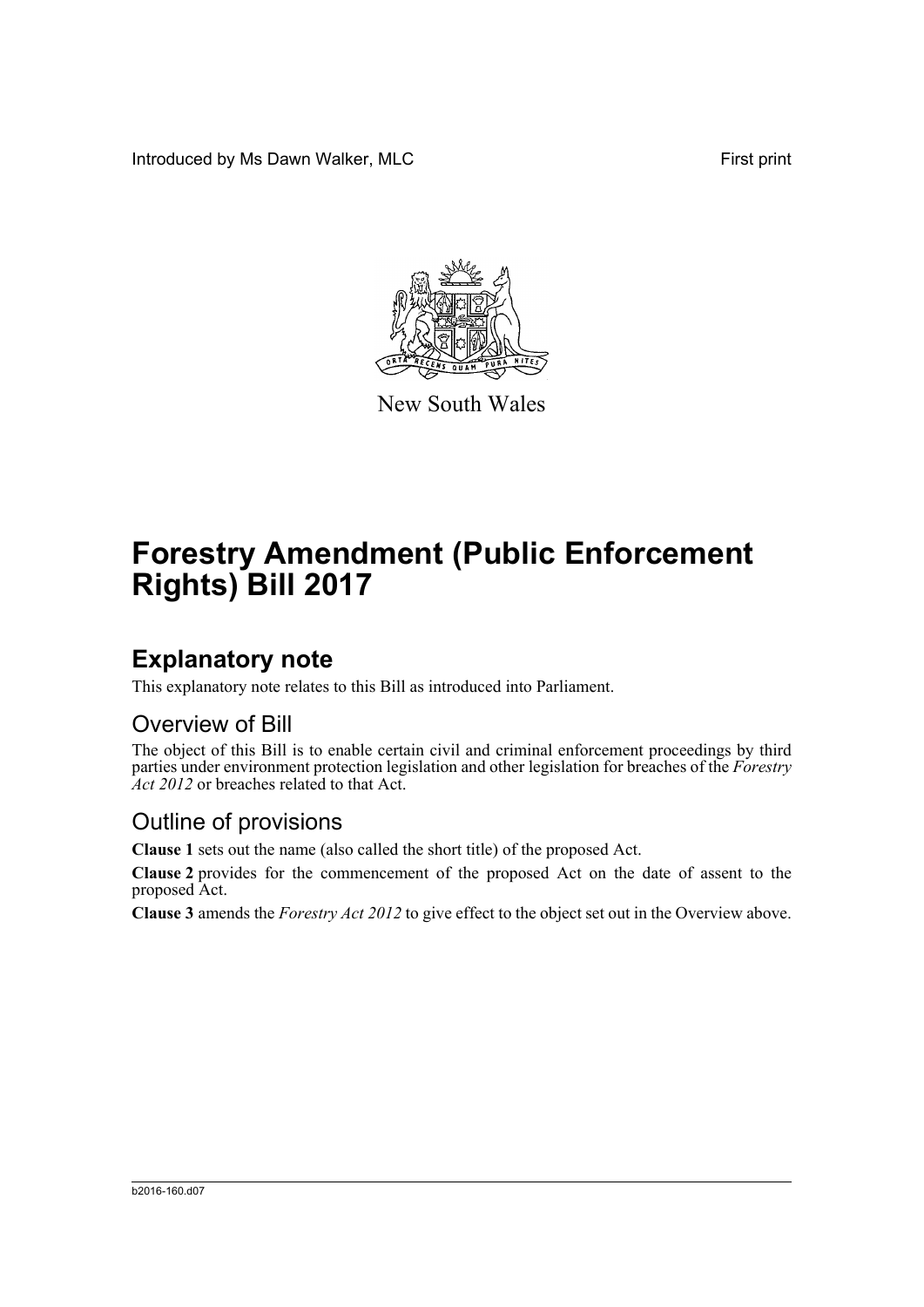Introduced by Ms Dawn Walker, MLC **Find the United States and America** First print



New South Wales

# **Forestry Amendment (Public Enforcement Rights) Bill 2017**

## **Contents**

|   |                                      | Page |
|---|--------------------------------------|------|
|   |                                      |      |
| 1 | Name of Act                          |      |
|   | 2 Commencement                       |      |
| 3 | Amendment of Forestry Act 2012 No 96 |      |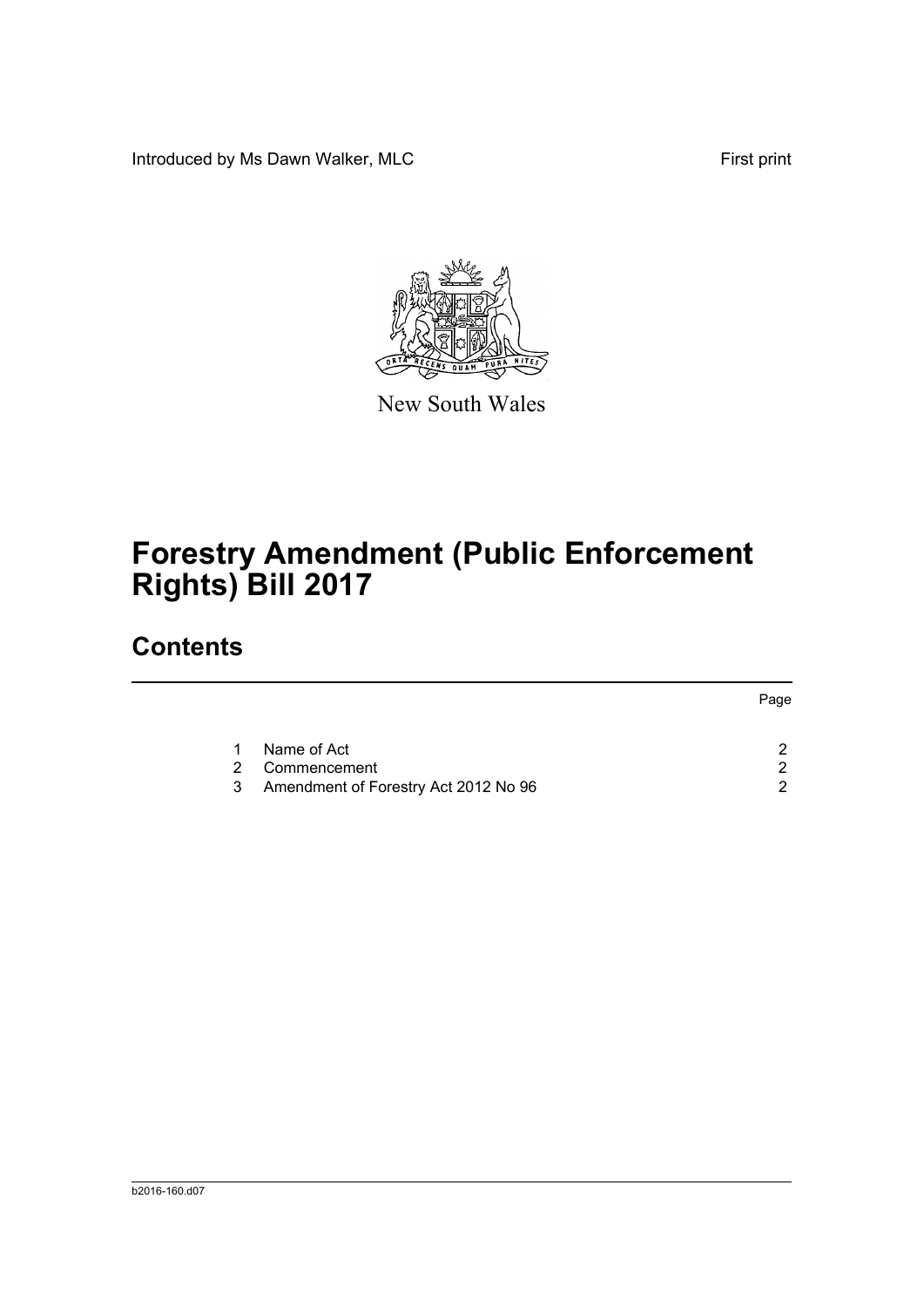

New South Wales

## **Forestry Amendment (Public Enforcement Rights) Bill 2017**

No , 2017

#### **A Bill for**

An Act to amend the *Forestry Act 2012* to remove a prohibition on third parties bringing proceedings in relation to certain breaches of that Act or relating to that Act.